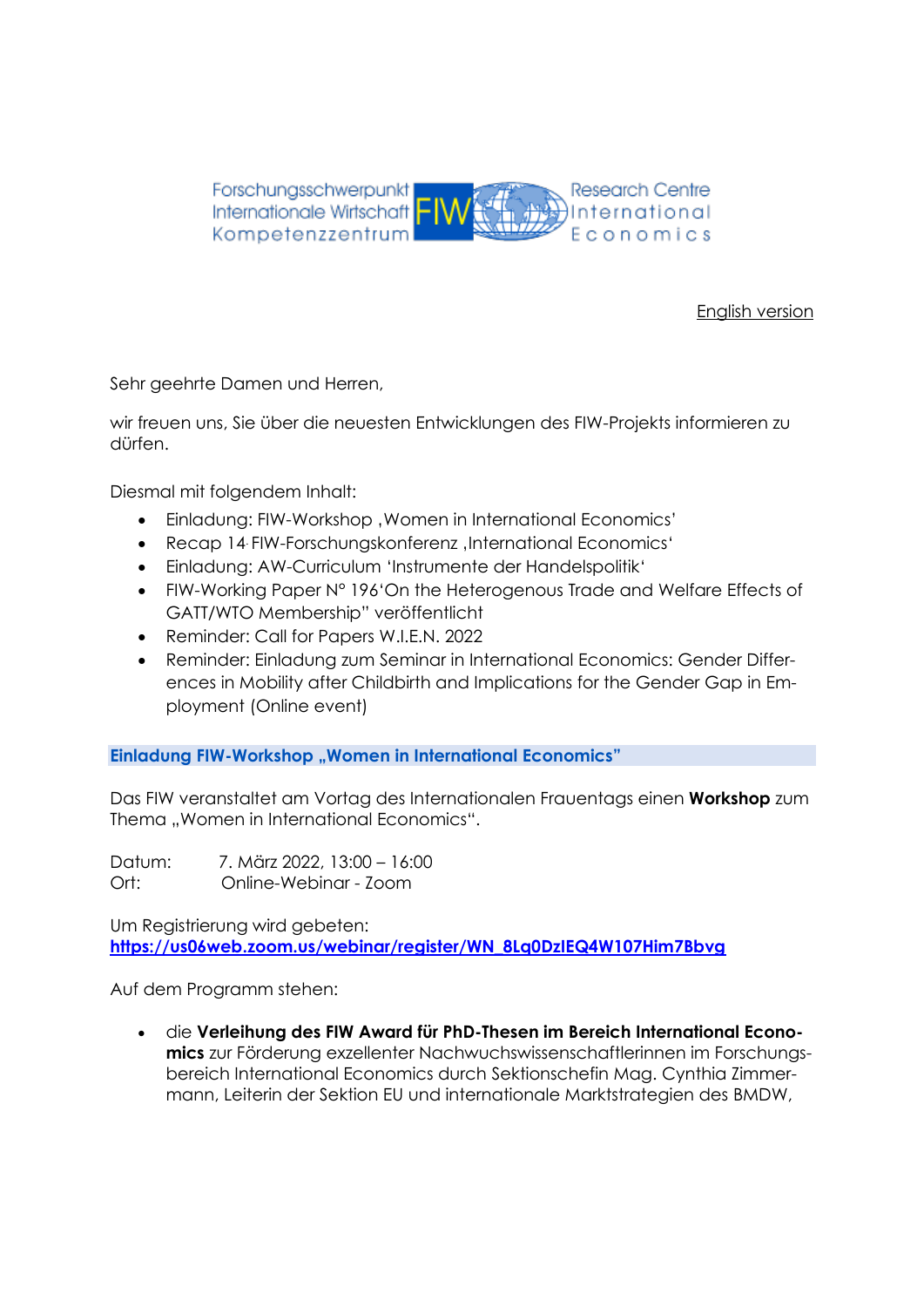und Univ.-Prof. DDr. Ingrid Kubin, Vorständin des Instituts für Außenwirtschaft und Entwicklung an der WU Wien

- **Referate** der diesjährigen Preisträgerinnen, Katharina Bergant, PhD (IMF) und Dr. Martina Neuländtner (AIT), sowie der Preisträgerin des Jahres 2014, Julia Grübler, MSc (WTO)
- eine **Keynote-Lecture** von Dr. Birgit Niessner, Direktorin der Hauptabteilung Volkswirtschaft der OeNB, zur Frauenförderung in der Wirtschaftswissenschaft
- samt anschließender **Diskussion**

Durch die Veranstaltung führt Elisabeth Christen, PhD, Senior Economist am WIFO. Veranstaltungssprache ist Englisch. Details zum Ablauf entnehmen Sie bitte dem [Pro](https://fiw.ac.at/fileadmin/Documents/Veranstaltungen/2022_Workshops/FIW_Workshop_Women_in_International_Economics_prelim_program.pdf)[gramm.](https://fiw.ac.at/fileadmin/Documents/Veranstaltungen/2022_Workshops/FIW_Workshop_Women_in_International_Economics_prelim_program.pdf)

**Recap 14. FIW-Forschungskonferenz 'International Economics' (Online event)** 

Die 14. FIW-Forschungskonferenz hat von 24.-25.2.2022 als Online-Event stattgefunden.

Der Höhepunkt des Programms bestand in der Keynote von Natalie Chen (University of Warwick) und der daran anschließenden Podiumsdiskussion "Implications of Global Value Chain Disruptions for European Import- and Consumer-Prices" mit VertreterInnen österreichischer Unternehmen und VerantwortungsträgerInnen der österreichischen Wirtschaftspolitik.

Die Aufzeichnung der Keynote-Lecture und des Policy Panels in nun "on-Demand" verfügbar:<https://www.youtube.com/watch?v=XCUZqRgci5A>

## **24. Februar 2022, 17:45**

#### **Policy Panel: 'Implications of Global Value Chain Disruptions for European Importand Consumer-Prices'**

**Natalie Chen** (Professor of Economics, University of Warwick) **Gabriel Felbermayr** (Präsident, WIFO; Professor of Economics, WU Vienna) **Wolfram Senger-Weiss** (CEO, Gebrüder Weiss GmbH) **Manfred Schekulin** (Abteilungsleiter, BMDW) **Moderation: Harald Oberhofer** (FIW-Project Projektleiter; Professor of Economics, WU Wien; Senior Economist, WIFO)

#### **25. Februar 2022, 15:00 Award Ceremony**

Im Rahmen der Konferenz wurden 2 Preise, jeweils im Wert von 1.000 €, vergeben.

Die Einladung für den "Young Economist Award 2022" richtete sich an DissertantInnen, Doktoratsstudierende und junge WissenschafterInnen sowohl in universitären als auch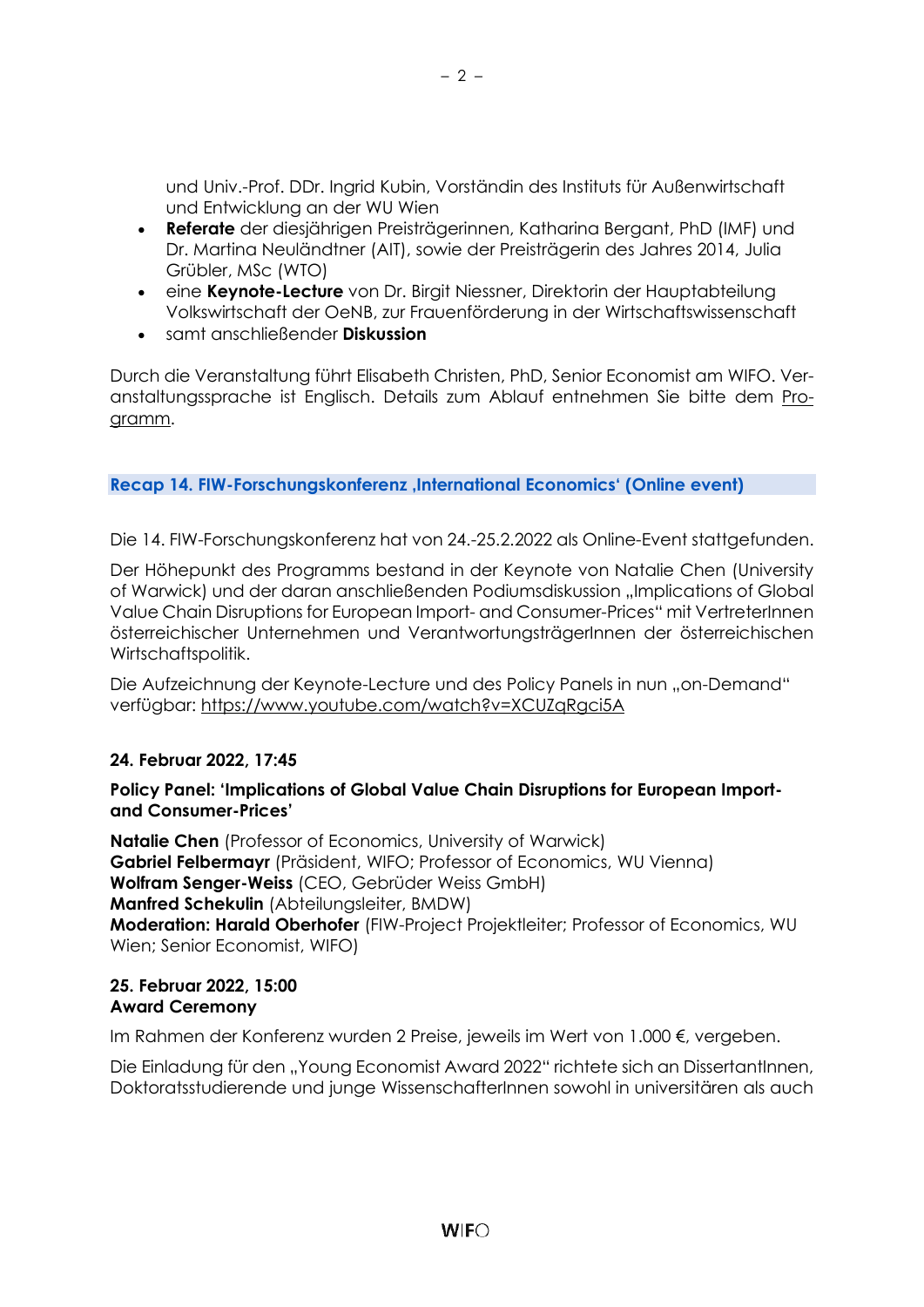außeruniversitären Einrichtungen, die zum Zeitpunkt der Einreichung ihr 34. Lebensjahr nicht überschritten haben.

Der diesjährige **Young Economist Award** wurde an **Haishi Li** (UC San Diego's School of Global Policy and Strategy (GPS) für sein Paper "Multinational Production and Global Shock Propagation during the Great Recession" vergeben.

Preisträgerin des Best Paper Awards ist **Zainab Iftikhar** (Goethe University Frankfurt) für ihr exzellentes Paper zum Thema "Spatial Inequality, Labor Market Frictions and Informality in the Democratic Republic of the Congo" (with Douglas Amuli Ibale and Frederic Docquier).

Wir gratulieren den PreisträgerInnen herzlich!

#### **Einladung zum Seminar "Instrumente der Handelspolitik" (Webinar)**

Die Verwaltungsakademie des Bundes (VAB), das Kompetenzzentrum Forschungsschwerpunkt Internationale Wirtschaft (FIW) und das Bundesministerium für Digitalisierung und Wirtschaftsstandort (BMDW) laden Sie und Ihre interessierten Kolleginnen und Kollegen herzlich zur Teilnahme am Webinar B3 ein:

Thema: **Instrumente der Handelspolitik** Vortragende: Univ.-Doz. Dr. Robert Stehrer (wiiw) und Mag. Dipl. Ing. Oliver Reiter (wiiw)

Datum: **17. März 2022, 09:00 bis 11:00 Uhr** Registrierung: [AW-Curriculum | Instrumente der Handelspolitik \(B3\) -](https://my.demio.com/ref/xRDlOWY2IcSGAoqg) Demio

Unmittelbar nach der Registrierung erhalten Sie den Link zur Teilnahme. Die Webinare sollten in allen aktuellen und gängigen Browsern und auf allen gängigen Plattformen (inklusive Tablets und Smartphones) funktionieren.

Die Teilnahme an den Seminaren ist kostenlos. Nähere Informationen (Seminarinhalte, Anmeldelinks, Kontaktdaten etc.) finden Sie der [Einladung](https://fiw.ac.at/fileadmin/Documents/Veranstaltungen/VAB/2021/Einladung_AW-Curriculum_21-22_Version_12_01_2022.pdf) und im [Programm.](https://fiw.ac.at/fileadmin/Documents/Veranstaltungen/VAB/2021/Programm_AW-Curriculum_21-22_Version_12_01_2022.pdf)

**FIW-Working Paper N° 196 'Cutting Through the Value Chain: The Long-Run Effects of Decoupling the East from the West" veröffentlicht**

## FIW Working Paper N° 196 February 2022 **Cutting Through the Value Chain: The Long-Run Effects of Decoupling the East from the West**

Gabriel Felbermayr, Hendrik Mahlkow, Alexander Sandkamp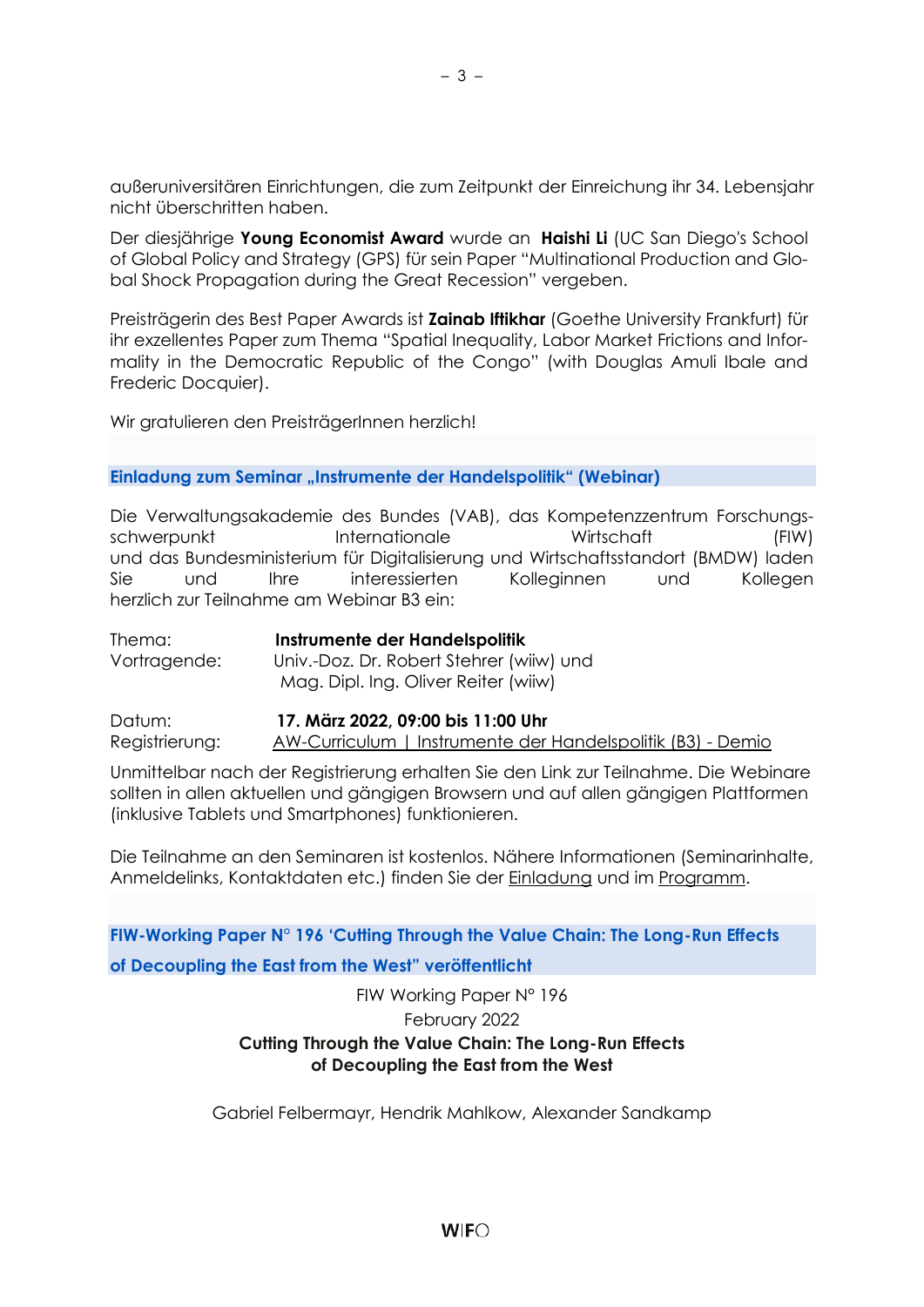#### **Abstract:**

With ever-increasing political tensions between China and Russia on one side and the EU and the US on the other, it only seems a matter of time until protectionist policies cause a decoupling of global value chains. This paper uses a computable general equilibrium trade model calibrated with the latest version of the GTAP database to simulate the effect of doubling non-tariff barriers - both unilateral and reciprocal - between the two blocks on trade and welfare. Imposing trade barriers almost completely eliminates bilateral imports. In addition, changes in price levels lead to higher imports and lower exports of the imposing country group from and to the rest of the world. The targeted country group increases exports to the rest of the world and reduces imports. Welfare falls in all countries involved, suggesting that governments should strive to cooperate rather than turning away from each other. By imposing a trade war on Russia, the political West could inflict severe damage on the Russian economy because of the latter's smaller relative size.

[Download](https://fiw.ac.at/fileadmin/Documents/Publikationen/Working_Paper/N_196_Felbermayr_Mahlkow_Sandkamp.pdf)

**Reminder: Call for Papers W.I.E.N. 2022**

## **Call for Papers: Fifth Workshop on International Economic Networks (WIEN) University of Vienna July 1-2, 2022**

**Organizers:** Pol Antràs (Harvard), Alejandro Cuñat (University of Vienna), and Kalina Manova (UCL)

**Keynote Speakers:** Swati Dhingra (LSE) and Ralph Ossa (University of Zurich)

Following upon the first four editions of [WIEN,](https://sites.google.com/site/alecunat/workshop-on-international-economic-networks-wien) the University of Vienna will again host a two-day meeting that will draw together researchers interested in international economics, global value chains and economic geography.

The workshop will take place in the beautiful [Sky-lounge](https://event.univie.ac.at/en/venue-management/venue-management/locations-floor-plans-and-photos/oskar-morgenstern-platz-1/top-floor/sky-lounge/) of the University of Vienna's Faculty of Business, Economics and Statistics, overlooking the city center. We are optimistic that we will be able to hold the event in person, and are firmly committed to doing so if at all possible, but there of course remains the possibility that we will have to move it online (or reschedule it to a later date) depending on how COVID realities develop.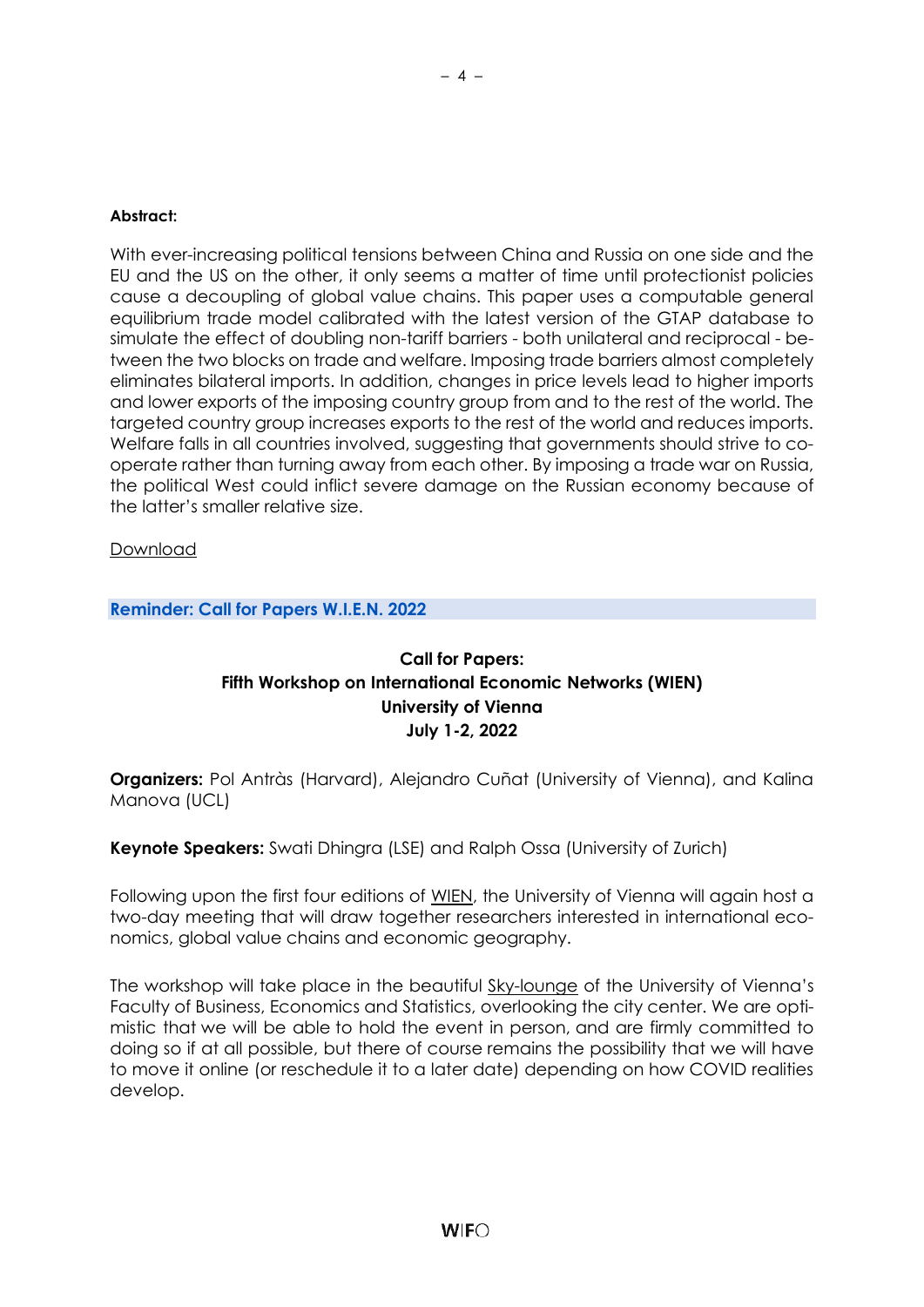To be considered for inclusion on the program, papers must be submitted in PDF format to Mrs. Heide Wurm [\(heide.marie.wurm@univie.ac.at\)](mailto:heide.marie.wurm@univie.ac.at) by **Friday, March 4th 2022**. Authors chosen to present papers at the conference will be notified in late March.

The organizers are particularly keen on receiving submissions from young scholars, including Ph.D. students and researchers who have just completed their Ph.Ds. With that in mind, we would appreciate it if you could circulate this Call for Papers among your junior colleagues, former students and current Ph.D. students. As in past editions, we will actively seek diversity in the set of selected speakers.

Participants will be provided with accommodation in central Vienna, and airfares for speakers will also be reimbursed subject to certain budget guidelines. The conference is generously supported by the Heinrich Graph Hardegg'sche Stiftung, FIW, University of Vienna, VGSE, wiiw, and the European Research Council under the EU Horizon 2020 Research and Innovation Programme (grant agreement 724880).

**Reminder: Einladung zum Seminar in International Economics: Gender Differences in Mobility after Childbirth and Implications for the Gender Gap in Employment (Online event)**

## **Gender Differences in Mobility after Childbirth and Implications for the Gender Gap in Employment (Online event)**

**Vortragender: Andrea Albanese, Luxembourg Institute of Socio-Economic Research Zeit: Donnerstag, 3. März 2022, 15:00 Uhr Registrierungslink:** [https://us06web.zoom.us/webinar/register/WN\\_JCX2IRpHQai6SLuGeL0Y4w](https://us06web.zoom.us/webinar/register/WN_JCX2IRpHQai6SLuGeL0Y4w) Dies ist eine Online-Veranstaltung über Zoom. Bitte registrieren Sie sich für den Einwahllink. Dieser wird Ihnen umgehend nach der Registrierung zugeschickt. **Sprache:** Englisch

*The presentation is based on a paper with the same title co-authored with Adrian Nieto and Konstantinos Tatsiramos.*

# **Description:**

Using a novel event study specification that accounts for treatment heterogeneity together with Belgian social security and geo-location data at the individual level, we study mobility as a determinant of the gender gap in employment. We find that, following childbirth, individuals are less likely to change of residence regardless of their gender, but that only mothers commute less and work less outside their region of residence. Consistent with this finding, childbirth not only reduces employment for mothers relative to fathers, but the gender gaps on non-local employment and highpaying jobs are higher than the gender gaps on local employment and low-paying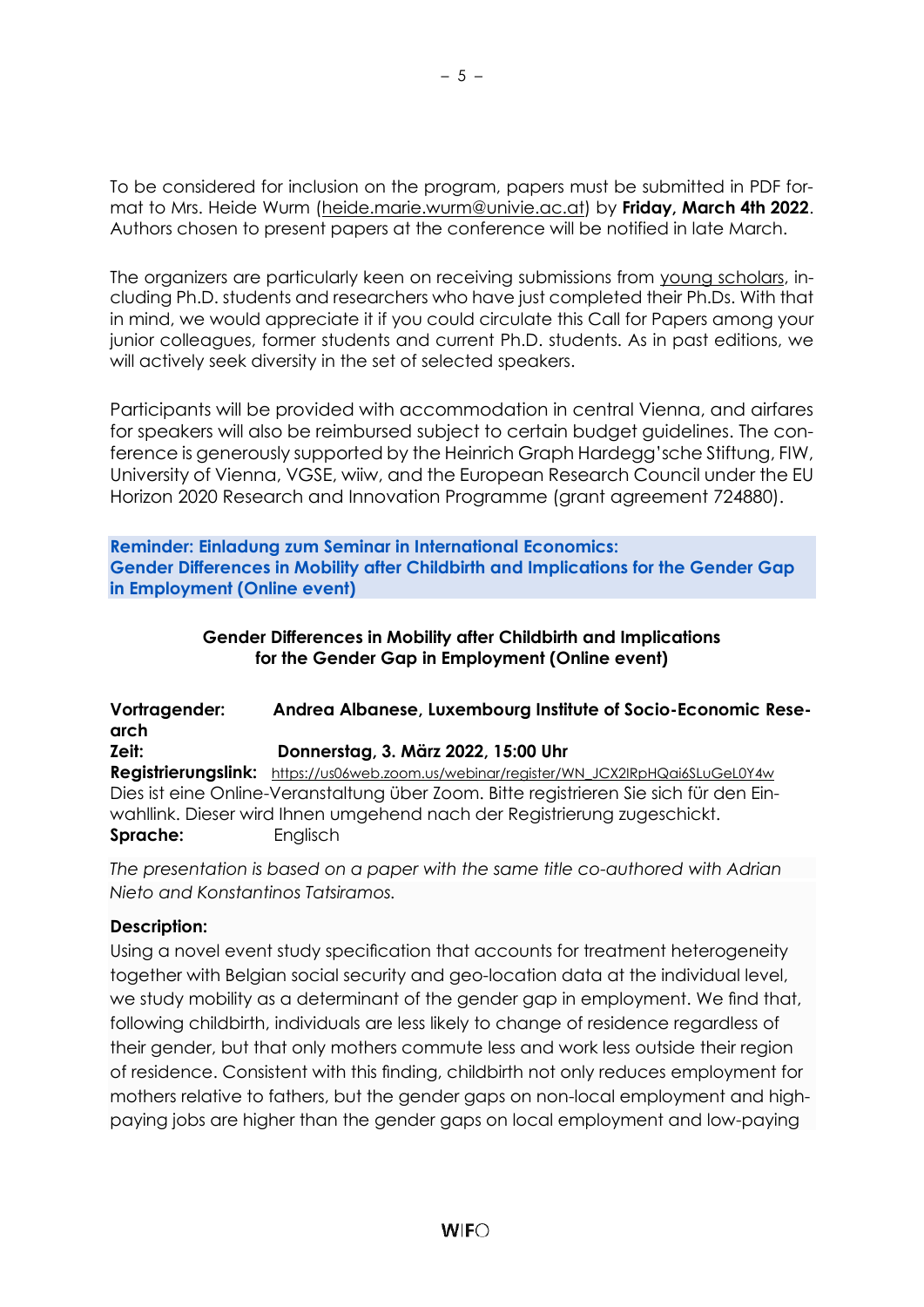positions, respectively. Lastly, we show that a higher level of unemployment in the region of residence prior to childbirth lead to a higher gender gap in employment after childbirth. As childbirth reduces mobility, individuals' employment status may be more reliant on the initial regional conditions.

Wir freuen uns über Ihre Teilnahme an den Veranstaltungen.

Mit freundlichen Grüßen Alexander Hudetz und Birgit Buschbom

FIW-Projektbüro

Es entspricht nicht unserer Philosophie Ihnen unerwünschte E-Mails zukommen zu lassen. Falls Sie keine weiteren E-Mails vom FIW erhalten möchten, schreiben Sie bitte an das [Projektbüro](mailto:fiw-pb@fiw.at) mit dem Betreff "Abmelden".

\_\_\_\_\_\_\_\_\_\_\_\_\_\_\_\_\_\_\_\_\_\_\_\_\_\_\_\_\_\_\_\_\_\_ *Der Forschungsschwerpunkt Internationale Wirtschaft (FIW) [\(https://www.fiw.ac.at/\)](https://www.fiw.ac.at/) ist eine Kooperation zwischen der Wirtschaftsuniversität Wien (WU), der Universität Wien, der Johannes Kepler Universität Linz und der Universität Innsbruck, WIFO, wiiw und WSR. FIW wird von den Bundesministerien BMBFW und BMDW finanziert.*

<span id="page-5-0"></span>Dear Sir or Madam,

We are glad to inform you about the latest news on the FIW project.

In this issue:

- Invitation: FIW-Workshop, Women in International Economics'
- Recap 14th FIW-Research Conference International Economics'
- Invitation to the seminar 'Trade policy instruments' (Webinar)
- FIW-Working Paper FIW-Working Paper N° 196 'Cutting Through the Value Chain: The Long-Run Effects of Decoupling the East from the West" published
- Reminder: Call for Papers W.I.E.N. 2022
- Reminder: Invitation to Seminar in International Economics: Gender Differences in Mobility after Childbirth and Implications for the Gender Gap in Employment (Online event)

1.

**Invitation: FIW-Workshop 'Women in International Economics'**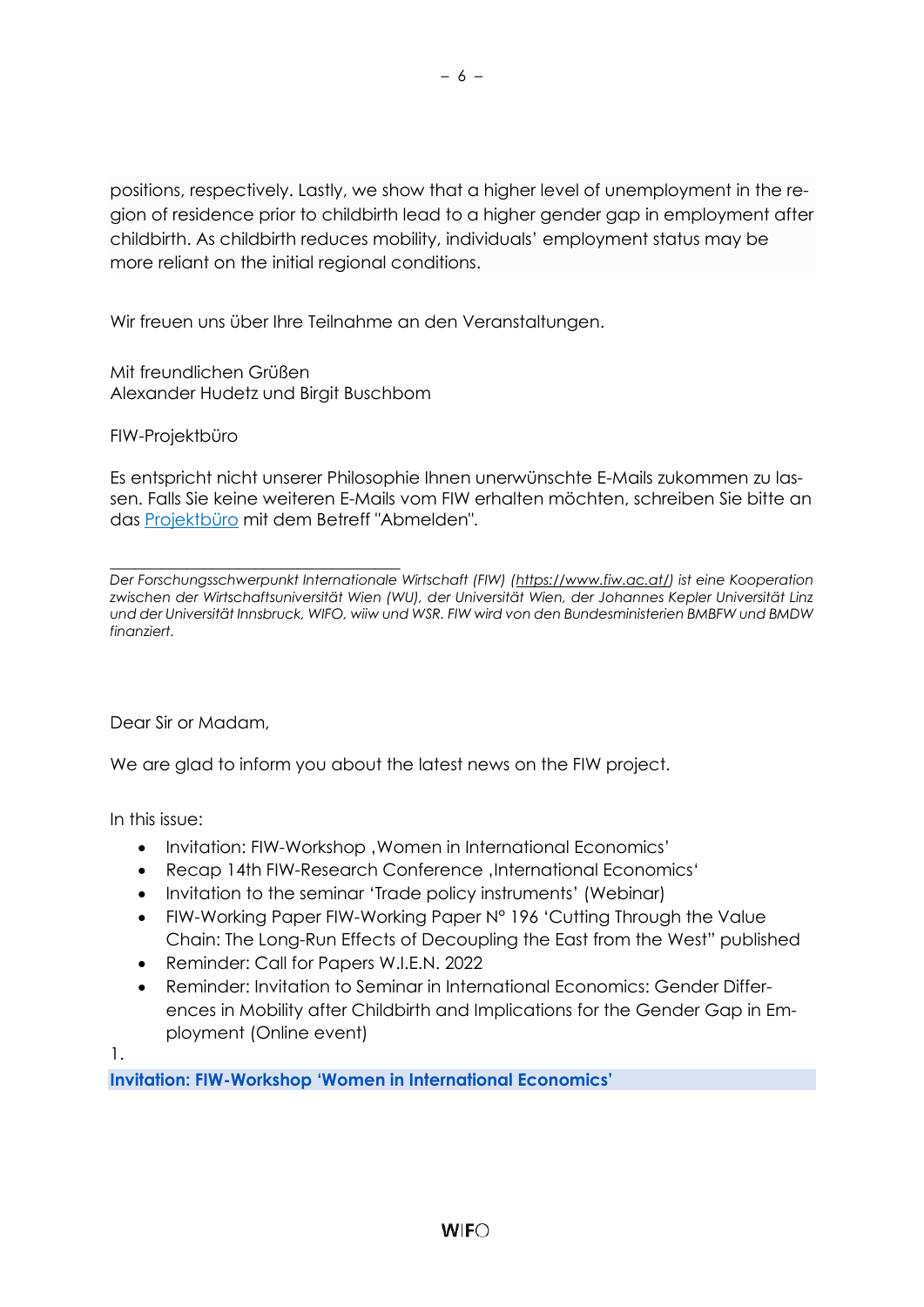FIW is hosting a **workshop on "Women in International Economics"** the day before International Women's Day.

Date: March 7, 2022, 13:00 – 16:00 Venue: Online-Webinar - Zoom

Registration is requested: **[https://us06web.zoom.us/webinar/register/WN\\_8Lq0DzIEQ4W107Him7Bbvg](https://us06web.zoom.us/webinar/register/WN_8Lq0DzIEQ4W107Him7Bbvg)**

On the program:

- the **Award Ceremony** of the FIW Award for PhD theses in the field of International Economics to promote excellent young female researchers in the field of International Economics by Cynthia Zimmermann, Director General, BMDW, and Ingrid Kubin, Director of the Institute for Foreign Trade and Development at the Vienna University of Economics and Business
- **Presentations** by this year's award winners, Katharina Bergant, PhD (IMF) and Dr. Martina Neuländtner (AIT), and the 2014 award winner, Julia Grübler, MSc (WTO).
- a **keynote lecture** by Birgit Niessner, Director of the Economics Department of the OeNB, on the advancement of women in economics.
- Followed by a **discussion**.

The event will be moderated by Elisabeth Christen, PhD, Senior Economist at WIFO. The event will be held in English. For details please refer to the [program.](https://fiw.ac.at/fileadmin/Documents/Veranstaltungen/2022_Workshops/FIW_Workshop_Women_in_International_Economics_prelim_program.pdf)

**Recap 14th FIW-Research Conference , International Economics'** 

The 14th FIW Research Conference took place from February 24-25, 2022 as an online event.

The highlight of the program was the keynote lecture by Natalie Chen (University of Warwick) and the subsequent panel discussion "Implications of Global Value Chain Disruptions for European Import- and Consumer-Prices" with representatives of Austrian companies and Austrian economic policy makers.

The recording of the Keynote Lecture and the Policy Panel in now available "on-demand":<https://www.youtube.com/watch?v=XCUZqRgci5A>

## **February 24, 2022, 17:45**

**Policy Panel: 'Implications of Global Value Chain Disruptions for European Importand Consumer-Prices'**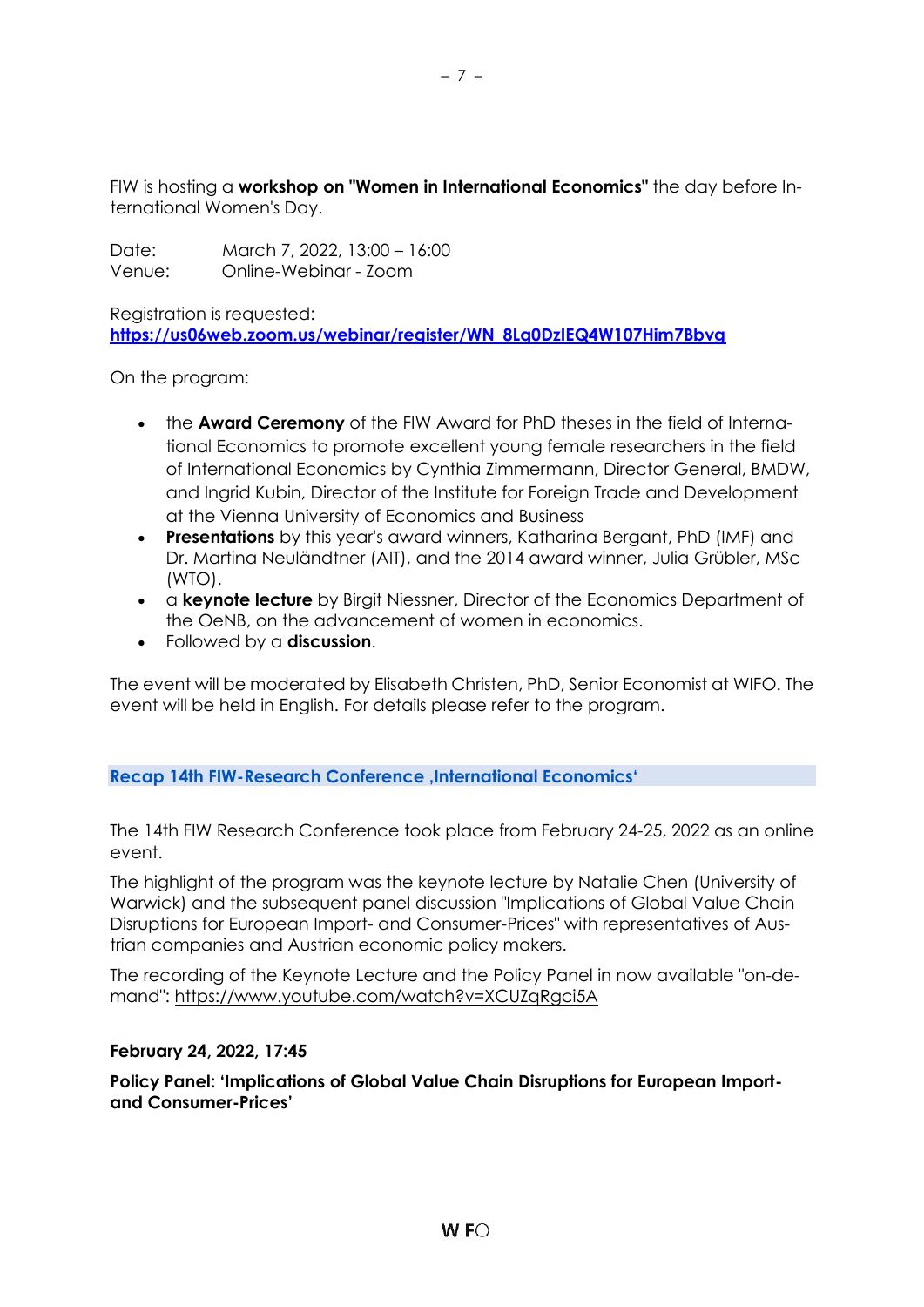**Natalie Chen** (Professor of Economics, University of Warwick)

**Gabriel Felbermayr** (President, WIFO; Professor of Economics, WU Vienna)

**Wolfram Senger-Weiss** (CEO, Gebrüder Weiss GmbH)

**Manfred Schekulin** (Director, Division III - EU and International Market Strategies, BMDW)

**Moderation: Harald Oberhofer** (FIW-Project project lead; Professor of Economics, WU Wien; Senior Economist, WIFO)

## **February 25, 2022, 15:00 Award Ceremony**

During the conference, 2 prizes, each worth €1,000, were awarded.

The invitation for the "Young Economist Award 2022" was addressed to PhD students and young scientists in both university and non-university institutions who have not exceeded their 34th birthday at the time of submission.

This year's **Young Economist Award** was given to **Haishi Li** (UC San Diego's School of Global Policy and Strategy (GPS) for his paper "Multinational Production and Global Shock Propagation during the Great Recession".

The winner of the Best Paper Award is **Zainab Iftikhar** (Goethe University Frankfurt) for her excellent paper on the topic "Spatial Inequality, Labor Market Frictions and Informality in the Democratic Republic of the Congo" (with Douglas Amuli Ibale and Frederic Docquier).

Congratulations to the award winners!

**Invitation to the seminar 'Trade policy instruments' (Webinar)**

The FIW - Research Centre International Economics, the VAB, and the Federal Ministry for Digital and Economic Affairs invite you and your interested colleagues to participate in the next seminar of Foreign Trade Curriculum 2021/22.

| Topic:   | Trade policy instruments (in German language)  |
|----------|------------------------------------------------|
| Speaker: | Robert Stehrer (wiiw) and Oliver Reiter (wiiw) |
|          |                                                |

Date: **March 17, 2022, 09:00 to 11:00 a.m.** Registrations: <https://my.demio.com/ref/xRDlOWY2IcSGAoqg>

Immediately after registration, you will receive the link to participate. The webinars should work in all current and popular browsers and on all popular platforms (including tablets and smartphones).

Participation in the seminars is free of charge. For more information (seminar content, registration links, contact details, etc.), please refer to the [invitation](https://fiw.ac.at/fileadmin/Documents/Veranstaltungen/VAB/2021/Einladung_AW-Curriculum_21-22_Version_12_01_2022.pdf) and the [program.](https://fiw.ac.at/fileadmin/Documents/Veranstaltungen/VAB/2021/Programm_AW-Curriculum_21-22_Version_12_01_2022.pdf)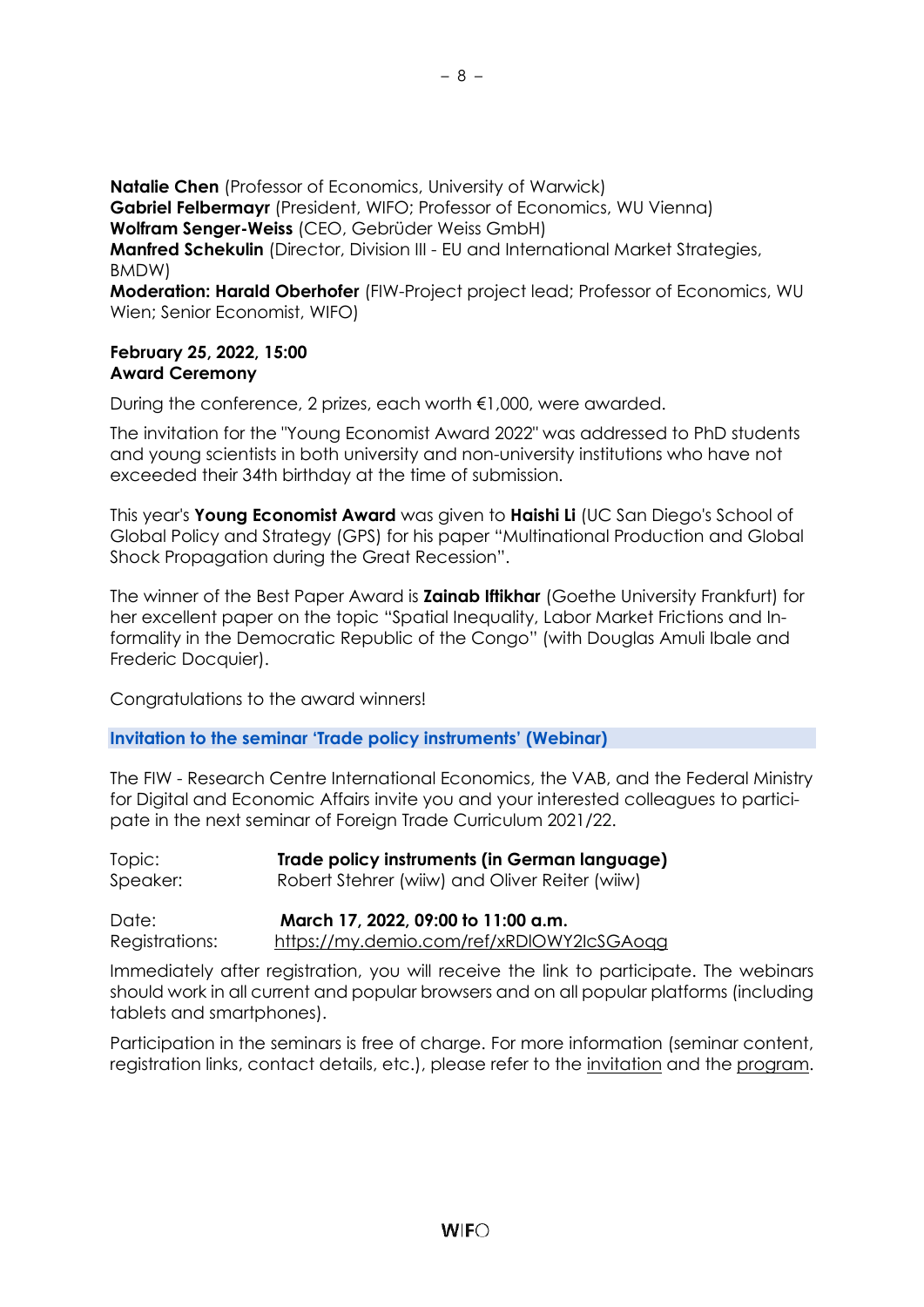### **FIW-Working Paper N° 196 'Cutting Through the Value Chain: The Long-Run Effects of Decoupling the East from the West" published**

## FIW Working Paper N° 196 February 2022 **Cutting Through the Value Chain: The Long-Run Effects of Decoupling the East from the West**

Gabriel Felbermayr, Hendrik Mahlkow, Alexander Sandkamp

#### **Abstract:**

With ever-increasing political tensions between China and Russia on one side and the EU and the US on the other, it only seems a matter of time until protectionist policies cause a decoupling of global value chains. This paper uses a computable general equilibrium trade model calibrated with the latest version of the GTAP database to simulate the effect of doubling non-tariff barriers - both unilateral and reciprocal - between the two blocks on trade and welfare. Imposing trade barriers almost completely eliminates bilateral imports. In addition, changes in price levels lead to higher imports and lower exports of the imposing country group from and to the rest of the world. The targeted country group increases exports to the rest of the world and reduces imports. Welfare falls in all countries involved, suggesting that governments should strive to cooperate rather than turning away from each other. By imposing a trade war on Russia, the political West could inflict severe damage on the Russian economy because of the latter's smaller relative size.

#### [Download](https://fiw.ac.at/fileadmin/Documents/Publikationen/Working_Paper/N_196_Felbermayr_Mahlkow_Sandkamp.pdf)

**Reminder: Call for Papers W.I.E.N. 2022**

# **Call for Papers: Fifth Workshop on International Economic Networks (WIEN) University of Vienna July 1-2, 2022**

**Organizers:** Pol Antràs (Harvard), Alejandro Cuñat (University of Vienna), and Kalina Manova (UCL)

**Keynote Speakers:** Swati Dhingra (LSE) and Ralph Ossa (University of Zurich)

– 9 –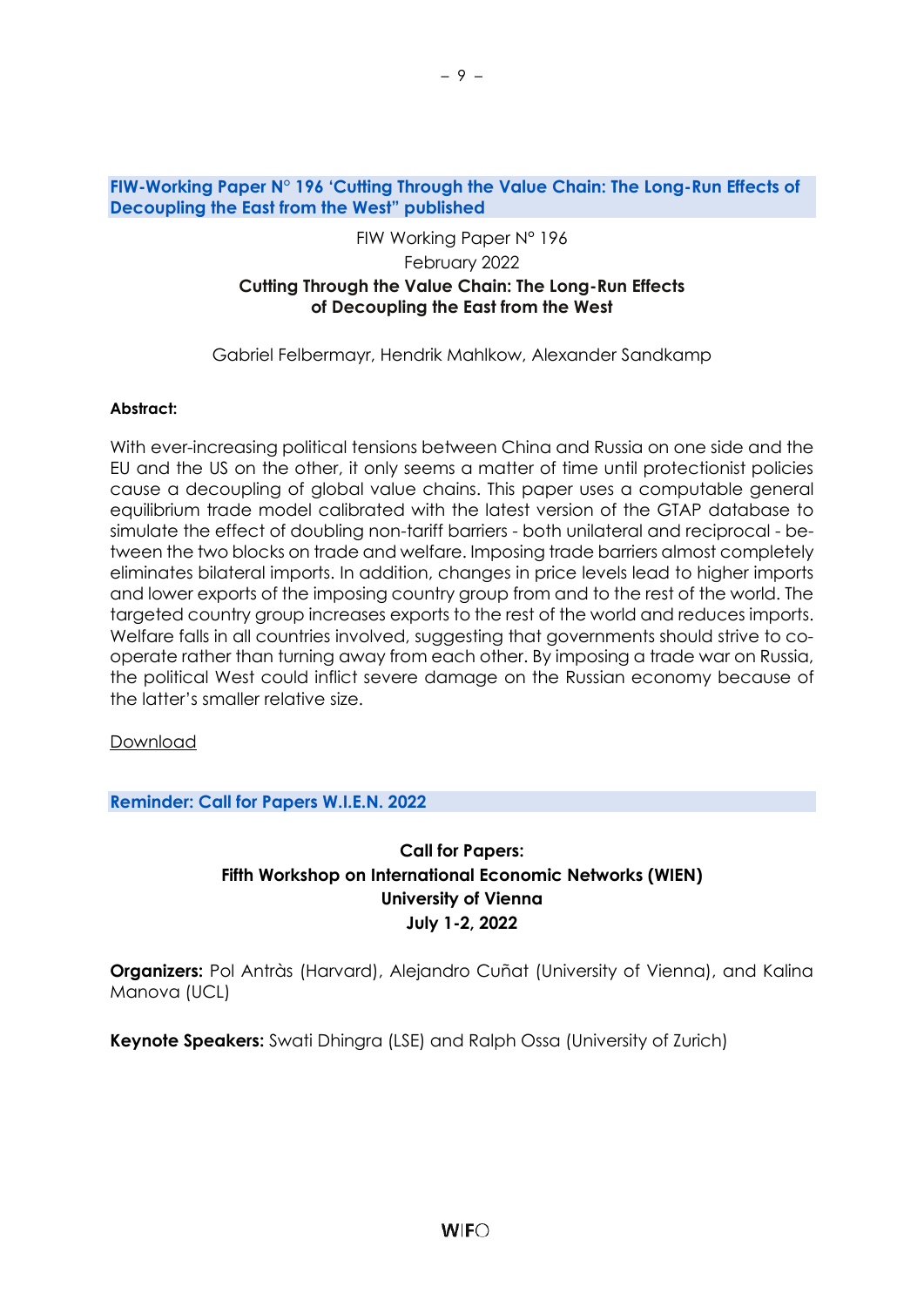Following upon the first four editions of [WIEN,](https://sites.google.com/site/alecunat/workshop-on-international-economic-networks-wien) the University of Vienna will again host a two-day meeting that will draw together researchers interested in international economics, global value chains and economic geography.

– 10 –

The workshop will take place in the beautiful [Sky-lounge](https://event.univie.ac.at/en/venue-management/venue-management/locations-floor-plans-and-photos/oskar-morgenstern-platz-1/top-floor/sky-lounge/) of the University of Vienna's Faculty of Business, Economics and Statistics, overlooking the city center. We are optimistic that we will be able to hold the event in person, and are firmly committed to doing so if at all possible, but there of course remains the possibility that we will have to move it online (or reschedule it to a later date) depending on how COVID realities develop.

To be considered for inclusion on the program, papers must be submitted in PDF format to Mrs. Heide Wurm [\(heide.marie.wurm@univie.ac.at\)](mailto:heide.marie.wurm@univie.ac.at) by **Friday, March 4th 2022**. Authors chosen to present papers at the conference will be notified in late March.

The organizers are particularly keen on receiving submissions from young scholars, including Ph.D. students and researchers who have just completed their Ph.Ds. With that in mind, we would appreciate it if you could circulate this Call for Papers among your junior colleagues, former students and current Ph.D. students. As in past editions, we will actively seek diversity in the set of selected speakers.

Participants will be provided with accommodation in central Vienna, and airfares for speakers will also be reimbursed subject to certain budget guidelines. The conference is generously supported by the Heinrich Graph Hardegg'sche Stiftung, FIW, University of Vienna, VGSE, wiiw, and the European Research Council under the EU Horizon 2020 Research and Innovation Programme (grant agreement 724880).

#### **Invitation to Seminar in International Economics: Gender Differences in Mobility after Childbirth and Implications for the Gender Gap in Employment (Online event)**

## **Gender Differences in Mobility after Childbirth and Implications for the Gender Gap in Employment (Online event)**

## **Speaker: Andrea Albanese, Luxembourg Institute of Socio-Economic Research Time: Thursday March 3, 2022, 15:00 CET**

**Registration:** [https://us06web.zoom.us/webinar/register/WN\\_JCX2IRpHQai6SLuGeL0Y4w](https://us06web.zoom.us/webinar/register/WN_JCX2IRpHQai6SLuGeL0Y4w) This is an online event via Zoom. Please register for the dial-in link. The dial-in link will be sent to you immediately after registration.

**Language:** English

*The presentation is based on a paper with the same title co-authored with Adrian Nieto and Konstantinos Tatsiramos.*